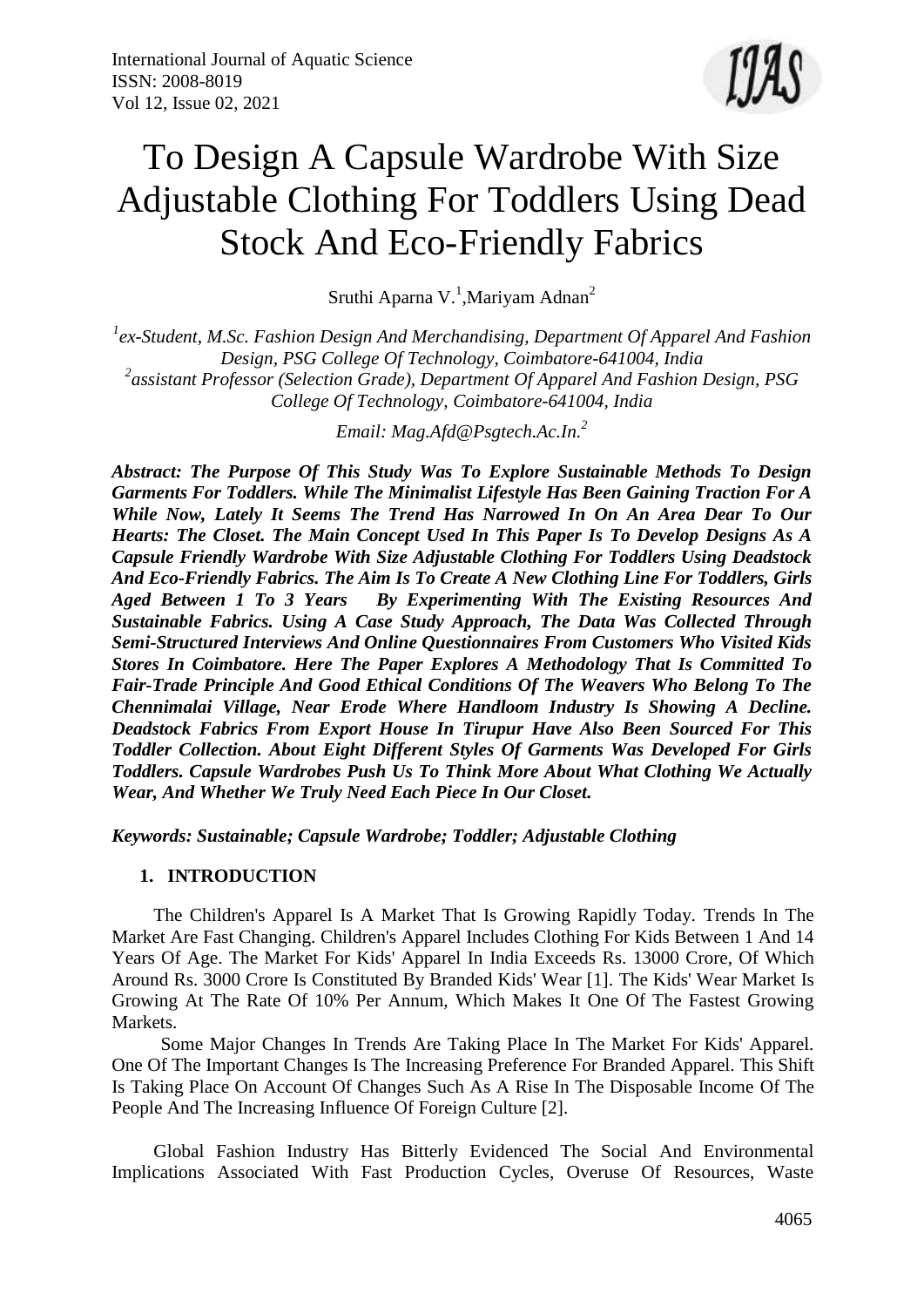

Generation, Environmental Pollution And Unethical Labour Conditions. Growing Consumer Awareness Regarding Social And Environmental Impacts Of Fashion Products Has Led To Create A New Marketplace For Sustainable And Ethical Products [3].

Capsule Wardrobe Is A Term Coined By Susie Faux, The Owner Of A Boutique In London Called "Wardrobe" In The 1970s. According To Faux, A Capsule Wardrobe Is A Collection Of A Few Essential Items Of Clothing That Do Not Go Out Of Fashion Such As Trousers, Skirts And Coats, Which Can Then Be Augmented With Seasonal Pieces. This Idea Was Popularized By Donna Karen An American Designer In 1985, Who Released An Influential Capsule Collection Of Seven Interchangeable Work-Wear Pieces. While The Fashion Industry Utilizes Capsule Collections In Order To Produce An Air Of Exclusivity And A Designer's Artistic Expression, Capsule Wardrobes Are More About Style In A Personal Way. Most Of The Individuals Who Have Become Capsule Wardrobe Experts Got Into The Game Because They Were Tired Of "Decision Fatigue." Our Consumerist Culture And Fast Fashion Have Tricked Us Into Believing That We Must Own Everything. The Result Is A Stuffed Closet Full Of Clothes That We Very Well May Never Wear [4].

Capsule Wardrobes Push Us To Think More About What Clothing We Actually Wear, And Whether We Truly Need Each Piece In Our Closet. Buy Less, Wear More, And Find High-Quality. The Objectives Of This Study Were To Analyse The Current Scenario Of Kids Market And Explore Brands Using Sustainable Fabrics, To Study The Preference And Requirements Of Consumers While Buying Kids Clothing And Designing Kids Clothing Collection Using Eco-Friendly Fabric And Developing A Capsule Friendly Wardrobe With Size Adjustable Clothing.

#### **2. MATERIALS AND METHODS**

#### *2.1. Materials*

The Fabrics Used In The Collection As Mentioned In Table 1 Are Eco-Friendly Fabrics Produced On Handloom. They Are Of Different Composition And Blends. These Fabrics Are Woven While The Dead Stock Fabric Sourced From Export Houses In Tirupur Are Knits.

| Fabric | <b>Description</b>          | Warp            | Weft            | Width  | <b>GSM</b> | <b>Color</b>           |
|--------|-----------------------------|-----------------|-----------------|--------|------------|------------------------|
|        | Modal And<br>Cotton         | 2/40s<br>Cotton | 2/40s<br>Cotton | 150 Cm | 140        | <b>Burnt</b><br>Orange |
|        | 100 % Cotton                | 2/20s<br>Cotton | 2/20s<br>Cotton | 150 Cm | 285        | Black &<br>White       |
|        | <b>Cotton And</b><br>Tencel | 60s<br>Cotton   | 60s Tencel      | 120 Cm | 85         | Light<br>Blue          |

Table 1. Eco-Friendly Fabrics Used In The Collection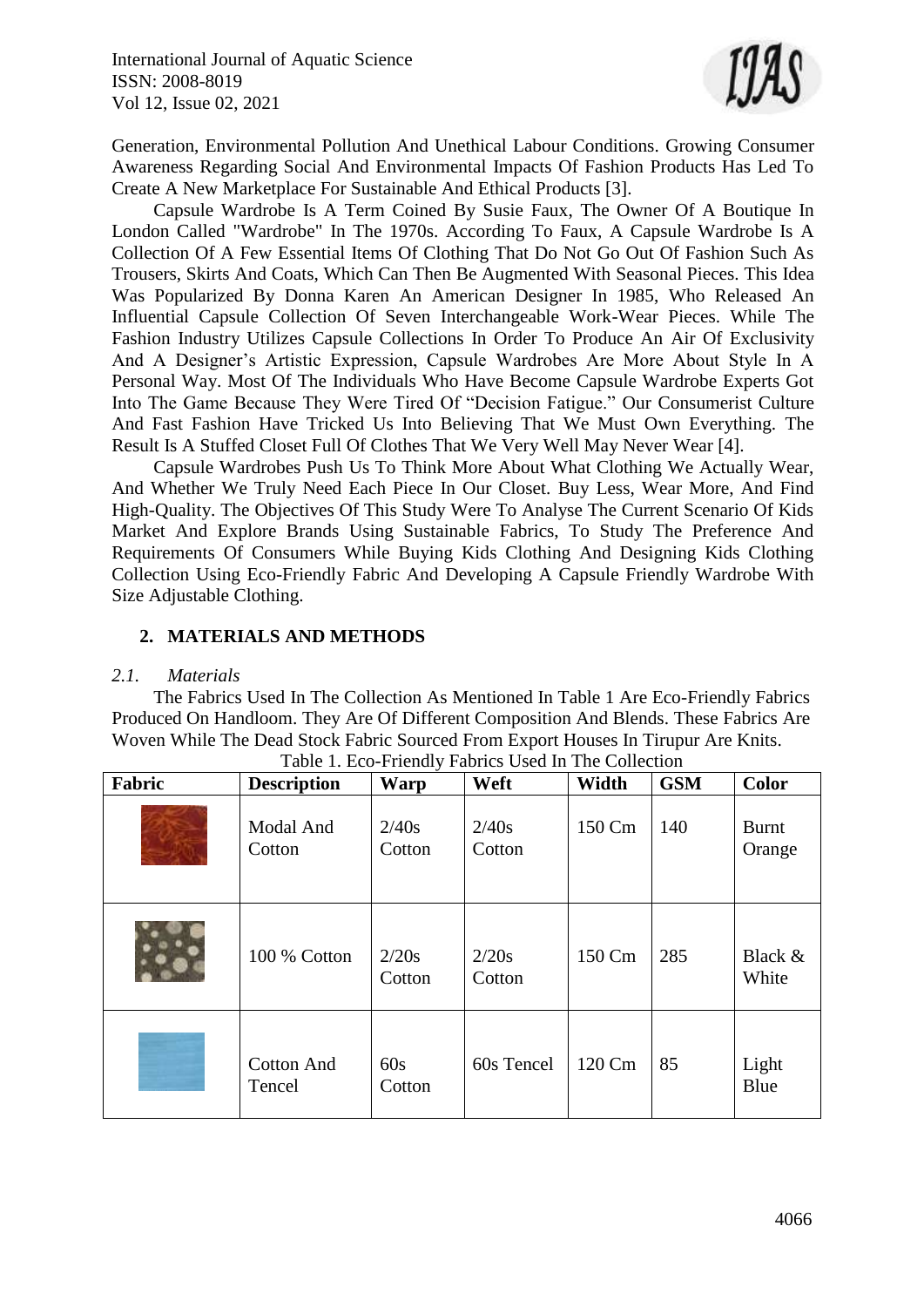

| Organic<br>Cotton                       | 2/20s<br>Organic<br>Cotton | 2/20s<br>Organic<br>Cotton  | 135 Cm | 180 | Light<br>Pink           |
|-----------------------------------------|----------------------------|-----------------------------|--------|-----|-------------------------|
| <b>Cotton And</b><br>Recycled<br>Fabric | 2/60s<br>Cotton            | 2/40s<br>Recycled<br>Cotton | 121 Cm | 113 | Violet<br>Extra<br>Warp |

#### *2.2. Forecast And Trend Analysis*

There Are Various Websites That Provide Secondary Data On Trends. Fashion Magazines Has Insights And Key Descriptions On Kids Clothing That Are In Trend And Forecasts The Future Trends. But Following A Trend System For Kids Would Cause A Lot Of Textile Waste Since They Tend To Outgrow The Garment Soon. Classic Styles That Have Been Always In Style And Are A Staple Must Be Used To Design Garments For Kids. The Different Forecasting Tools And Trend Books Can Be Referred To While Designing Garments For Kids Just Like Its Done For Womenswear Or Menswear .Elements That Can Be Used Longer Which Would Never Go Out Of Style.

Deadstock Fabrics Have Always Been A Concern. Deadstock Refers To Old Fabric That Hasn't Been Able To Sell. Maybe There Are Small Damages, Maybe The Company Who Purchased It Ordered Too Much. Maybe They Are Scraps From Factories Cutting Room Floor That Are Being Sewn Together And Made Into Something New. Tirupur, A District Near Coimbatore Is Well Known For Exporting Garments To Different Countries. It Is The Garment Hub That Makes Exports Worth Rs 26,000 Crore Annually. Piles Of Fabrics That Have A Small Defect In It, Or Colour Variation Or Imperfect Print Placement Have Been Left Unused In The Racks. These Fabrics Are In Good Condition But Of No Use (Except For A Few Fabrics) To The Company Since The Buyers Places Different Order Every Time.

Hand Weaving Is Done On Pit Looms Or Frame Looms Generally Located In Weavers' Homes Or In A Studio. The Handloom Fabric Experiences Properties Like Soft, Comfortable And Durability. This Is Due To The Human Handling Of The Yarn In The Weaving Process. As A Result, Yarn And The Fabric Are Much Less Stressed And Damaged But They Are Not Uniform.

A Capsule Wardrobe Is A Collection Of Only The Essential Items Of Can Then Be Augmented With Seasonal Pieces. But In Today's World Of Fast Fashion With 52 Micro-Seasons, It's Easy To Feel Like This Is An Extreme Idea. The Key Is To Have The Ability To Make Outfits That Work For Any Occasion Without Owning Excessive Pieces Of Clothing. The Way This Works Is By Finding Quality Pieces That Wear Well In Coordinating Colors.

The Fabrics Used In Designing Are Woven In Handloom And Knits Are Taken From The Deadstock Of A Company's Warehouse In Tirupur. Concept Used In Developing The Designs Is Capsule Friendly Wardrobe For Toddlers And Some Of The Garments Are Adjustable In Size. So That The Kids Can Still Use The Dress And Not Outgrown Them.

#### *2.3. Market And Client Research*

To Understand The Requirements Of The Client, A Set Of Structured Questionnaire Was Prepared After Doing A Pilot Study. Garments Are Designed For Kids, Girls Aged Between 1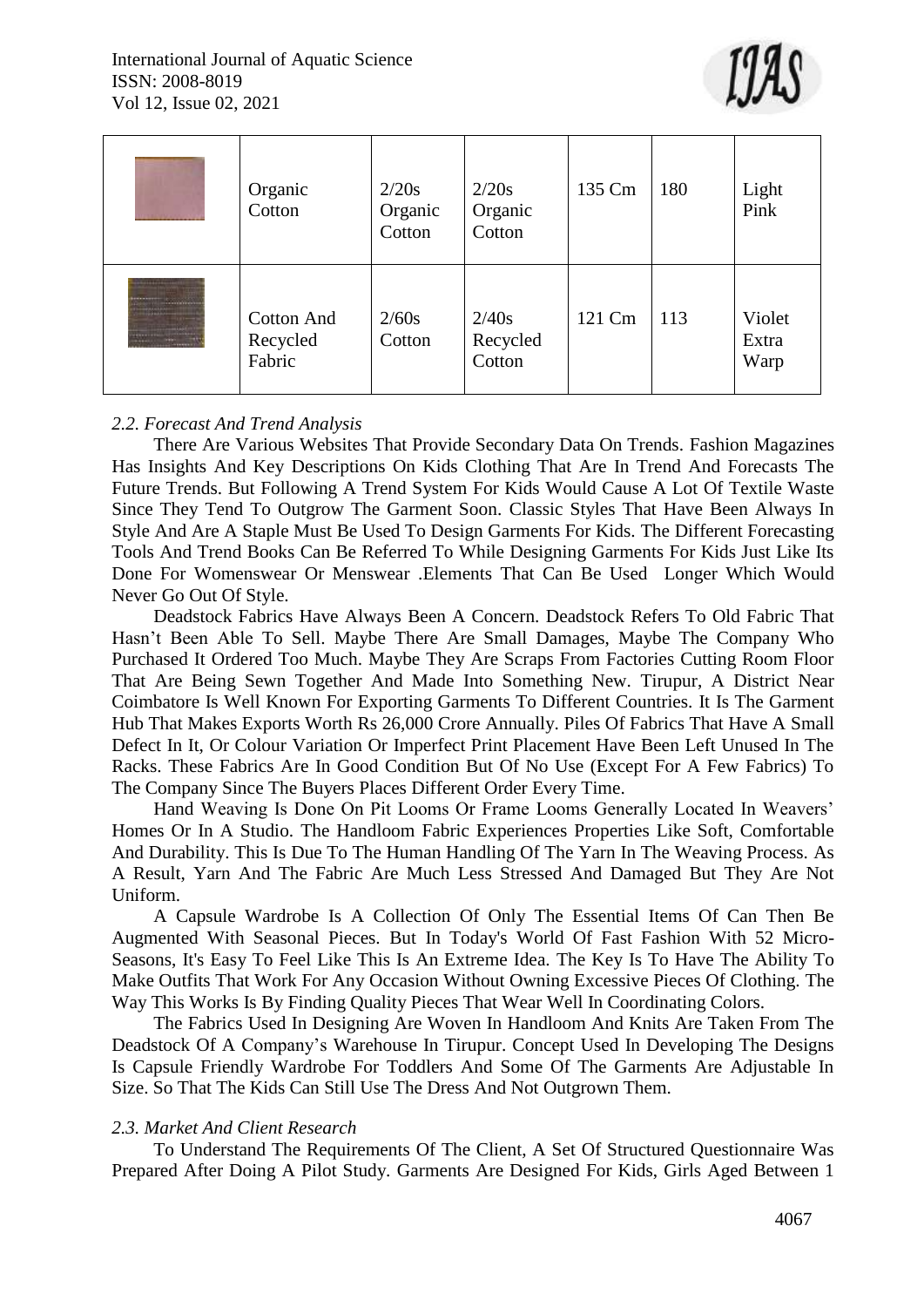

To 3 Years. A Survey Was Conducted In Different Kids Store In Coimbatore. This Was Done To Understand The Consumer Preference And Their Knowledge Of Sustainability. Since The Collection Is Kidswear, The Survey Was Answered By Parents/ Adults.

Q1. Would You Like To Buy Sustainable Garments For Your Kids?

- O Yes
- O No
- O Maybe
- Q2. Are You Aware Of Any Sustainable Clothing Brands?
	- O No, I'm Not Aware Of Such Brands
	- O Yes

Q3. Choose All The Eco-Friendly Fabrics That You Know

- O Organic Cotton
- O Eri Silk
- O Modal
- O Hemp
- O Banana
- O Bamboo
- O Tencel
- O Recycled Fabric

Q4. Are You Willing To Spend A Little More Than Usual On Kids Clothing To Buy Sustainable Apparel?

- O Yes
- O No
- O Maybe

Q5. Rank The Problems That You Face With Existing Apparel For Kids (1 – Least, 5 – Most)

- 1 2 3 4 5
- O Fit
- O Comfort
- O Wash Care
- O Quality
- O Donning & Doffing
- O Design Varieties

Q6. How Much Amount Do You Spend On Kids' Clothes In 6 Months?

- $O \leq Rs.2500$
- O  $>Rs.2500$  To  $\langle$ Rs.5000
- O  $>Rs.5000$  To  $\langle$ Rs.10000
- $O > Rs.10000$
- Q7. Most Preferred Mode Of Purchase
	- O Retail Outlet
	- O Online Shopping
	- O Both

Q8. What Are The 3 Factors That Influence You The Most While Purchasing Kidswear?

- O Softness
- O Comfort
- O Anti-Bacterial Finish
- O Withstand Number Of Washes
- O M/C Wash
- O Brand Name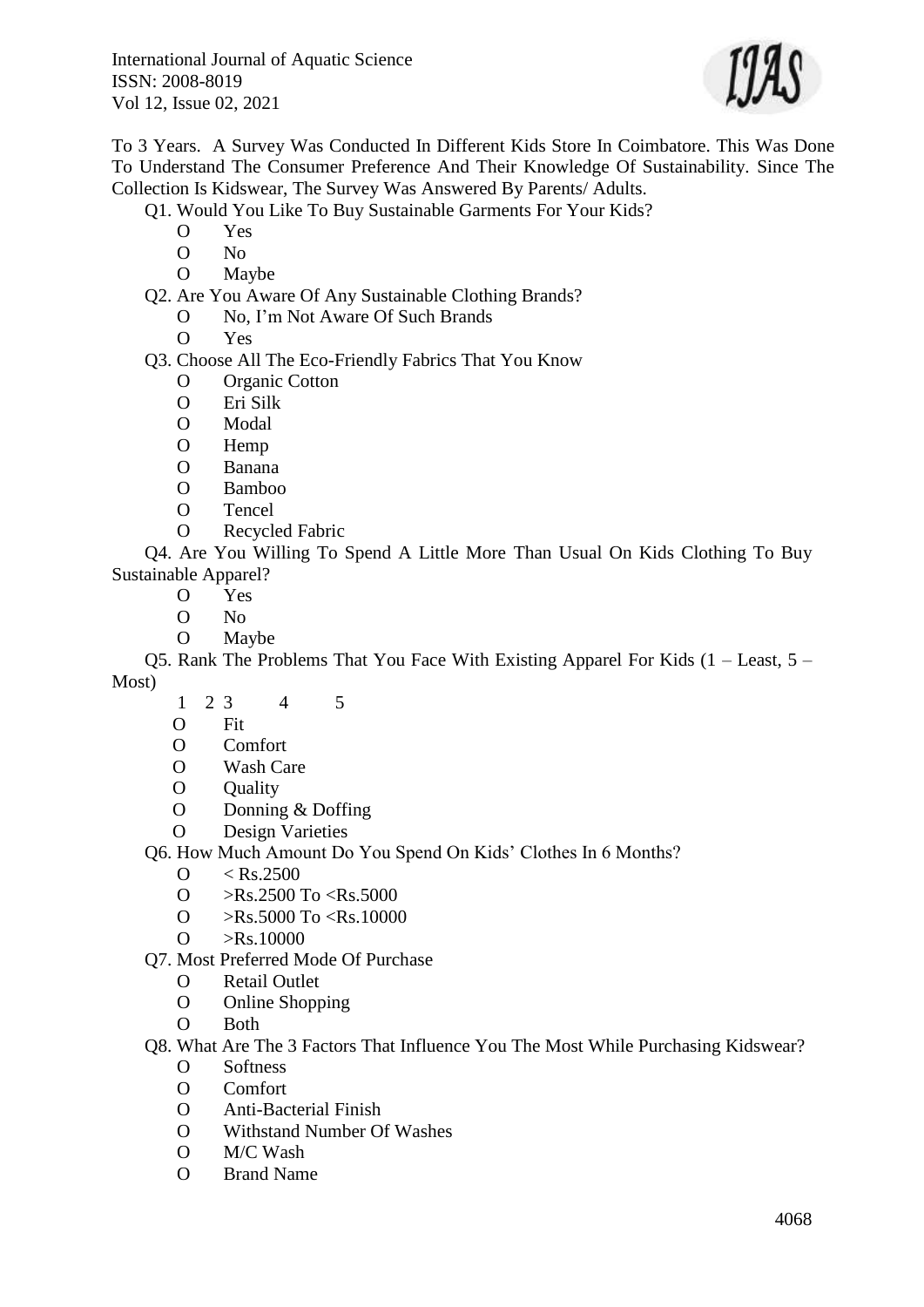

- O Good Fit
- O Ouality
- O Distinctive Designs
- O Convenience

Q9. How Would You Describe Your Style Of Dressing Your Kids?

- O Traditional
- O Contemporary
- O Transitional (Mix Of Traditional And Contemporary)
- O Rustic / Vintage
- O Eclectic (Mix Of Many Styles)

## Q10. Do You Prefer Patterns , Solids Or A Combination Of Both In Your Kids Dress?

- O Patterns
- O Solids
- O Both
- Q11. What Kind Of Prints Do You Like?
	- O Floral
	- O Geometric
	- O Contemporary
	- O Traditional
	- O Cartoonistic
	- O Abstract

# Q12. What Are The Criteria You Might Look For While Purchasing Kids Clothing?

- 1 2 3 4 5
- O Price
- O Ouality
- O Brand
- O Comfort
- O Patterns
- O Colour

#### *2.4 Design Process And Development In CAD*

There Are Different Designing Software Available. Adobe Photoshop Is Arguably One Of The Most Popular Software For Graphic Design And Is Used By Millions Of Artists Around The World. Along With Image Editing, One Can Create Naturalistic Artwork And Composition In This Software. The Size Of The Canvas Can Be Defined, Isolate Elements From Backgrounds, Create Custom Brushes, Work In 3D, And Much More. Adobe Illustrator Is Design Software That Is Centered On Vector Design. This Software Can Be Used To Draw, Mix, And Refine Designs To Create Something Spectacular.

#### *2.5 Working On Design Collection*

For Creating A Collection Of Garments For Toddlers Aged Between 1 To 3 Years, It Is Necessary To Develop Different Boards. Client Board Consists Of Details About The Consumer, Their Personality, Age Group, Season, Style Of Garment, Income Pattern (To Understand The Purchase Behavior) And So On. An Inspiration Has To Be Drawn Beforehand, Since A Collection Must Consists Of Elements In Similarity. Mood Must Be Set For Development Of New Styles. Since I'm Working On Sustainable Fashion, The Concept That Was Chosen Was Capsule Friendly Wardrobe. Kids Grow Fast And There Is A Need To Replace Clothes Quickly, So From A Financial And Sustainability Perspective, It's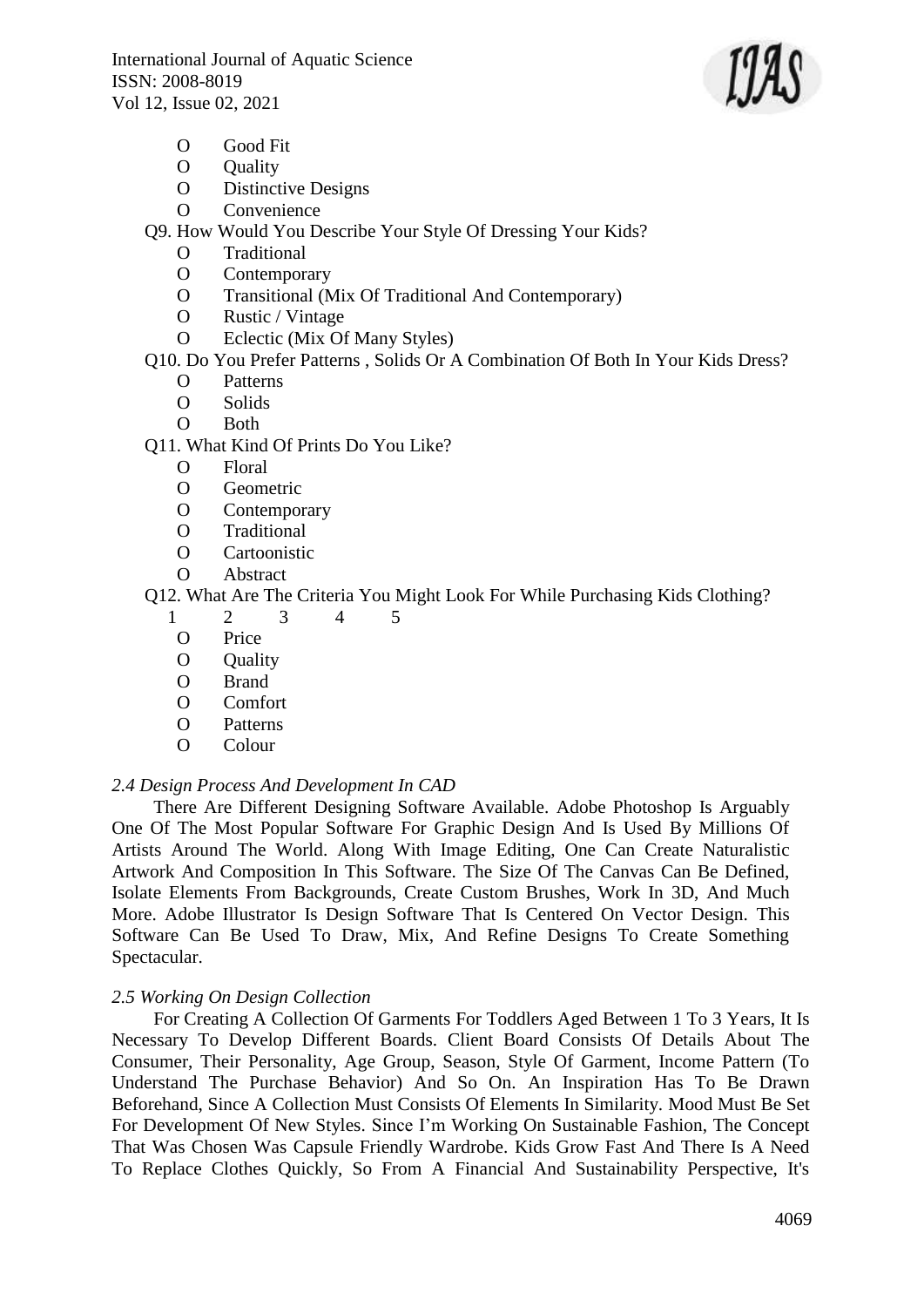

Important To Buy Less To Waste Less. Some Of The Garments Are Adjustable In Size Which Means, The Kid Can Still Use The Clothes For Another Year Or So Without Outgrowing Them.

Each Garment Was Designed Using Different Combination Of Fabrics. To Understand The Feasibility Of Each Combination, Sample Swatches Were Created And Put Together. Here Woven Fabrics Were Sourced From A Sustainable Brand Based Out Of Erode That Works With Handloom Fabrics. Knit Fabrics Are Taken From The Warehouse Of A Tirupur Manufacturing Unit. These Deadstock Fabrics Are Used In This Collection To Create A Capsule Friendly Wardrobe For Toddlers Which Must Consist Of Minimum Clothing That Can Be Mix And Matched And Worn. Designing Is Done On Adobe Illustrator. A Tech Pack Is Created For Each Garment Individually Which Has Specification About The Fabric, Style, Costing, Pattern Details And Measurement. A Range Plan Is Also Designed Where All The Designs Are Sketched As 2D Flats. Some Garments Are Adjustable; These Styles Are Explained With Change In Size (I.E) How The Garment Changes From A Smaller Size To Larger Size.

#### **3. RESULTS**

#### *3.1 Forecasting And Trend Analysis*

From The Information Collected Through Forecasting Sites And Secondary Data, A Few Of The Global Trends That Can Be Implemented In The Collection Is Studied. Styles That Would Remain A Classic And Not Go Out Of Fashion And That Can Be Repeatedly Work Till The Kid Outgrows The Garment. WGSN Serves As An Excellent Tool For Forecasting And To Explore Future Trends. My Brief Was To Develop A Collection Of Kidswear (Toddlers) – Casual Wear, Without Following The Trend. Few Design Elements From Secondary Sites Were Used As Inspiration.

These Elements Are Classic Motifs Or Patterns That Can Be Adopted And Used For Any Season. I Observed The Upcoming Trends For Autumn Winter Fashion And Spring Summer For 20/21 By Various International Brands And Indian Brands Working With Hand Crafted Textiles To Get A Basic Idea Of What Would Work In Upcoming Fashion Trends. Some Of The Key Features For Baby And Toddlers Are Seamless Armholes, Harem Style Seats For Comfort, Tie Front Closure, Rustic Buttons, Folkloric Details, Spring Garden Prints, Comfort At Leisure Patterns, Doodles, Embossed Dots On Vintage Linen, Chevron And Checks, Light Undertones With Bold City Bright, Metallic Hues, Contrast Binding, Timeless Style And Graphic Patterns For The Year 2020 – 2021.

#### *3.2 Market And Client Research*

#### *3.2.1. Buying Sustainable Garments For Kids*

*From Figure 1, Customers Have Shown A Great Interest In Purchasing Sustainable Garments For Their Kids. Only 2 Responses Answered As No. Almost Of The Customers Were Willing To Buy Sustainable Clothing Or At Least Had An Interest Towards It. The Data Shows That 74.8% Wanted To Buy And 23.5% Were Interested To Make Purchases.*



Fig. 1. Buying Sustainable Garments For Kids First Picture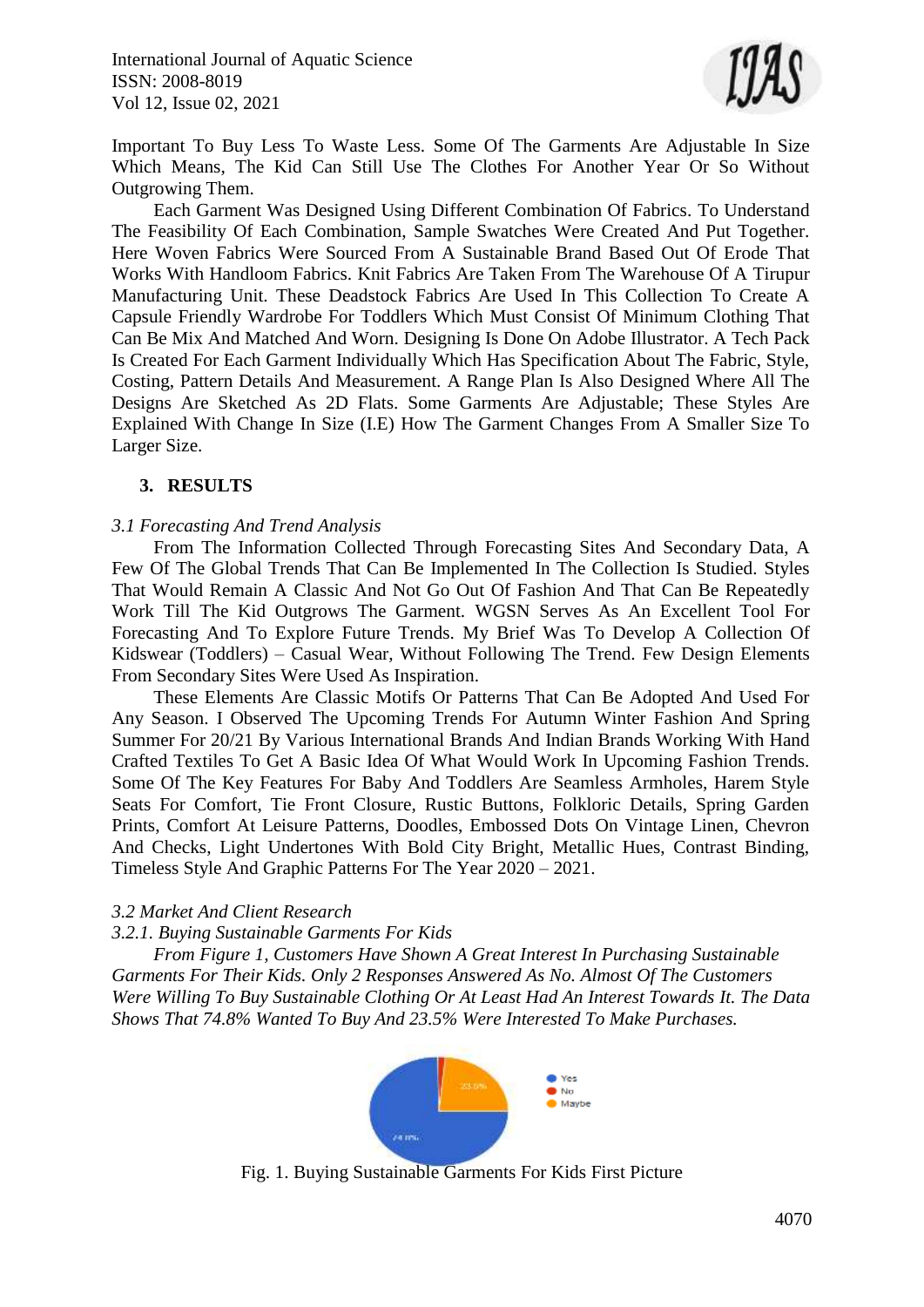

#### *3.2.2 Awareness Of Sustainable Clothing Brands*

Though Many Customers Have Shown Interest To Purchase Sustainable Clothing, Majority Of Them Were Not Aware Of Any Such Brands. Sustainability Is A Concept That Has Been Spoken Of In Fashion Over The Years. Not Many Brands For Kids Have Emerged In India, Especially In The Southern Regions. Only 34.8% Of The Customers Know A Few Such Brands As Seen In Figure 2.



Fig. 2. Awareness Of Sustainable Clothing Brands

#### *3.2.3 Choosing Eco-Friendly Fabrics*

This Question Was Asked In Order To Know The Customers Knowledge On Eco Friendly Fabrics And Also To Educate Them. Most Of These Fabrics Have Been Explored And Used In Home Furnishing To Upholstery Too. Perishable Or Eco Produced Fabrics Are In Need. About 102 Respondents Were Aware Of Organic Cotton. Modal, Hemp And Tencel Are Some Of The Few Fabrics That Are Not Well Known Amongst The Customers As Shown In Figure 3.



Fig. 3. Choosing Eco-Friendly Fabrics

*3.2.4. Willingness To Spend A Little More Than Usual On Kids Clothing To Buy Sustainable Apparel*

To Work On The Cost Factors, It Was Important To Understand The Price A Customer Was Willing To Pay To Buy Kids Clothing. Since Sustainable Fashion Comes With A Higher Price Tag, It Was Important To Check With The Customers Their Willingness To Buy The Product With A Little Extra Cost. Almost 60.9 % Answered As Yes While 36.5% Were Interested Too. Figure 4 Showed That Customers Would Buy The Garments If It Meant It Was Manufactured In A Green Way For Their Kids.

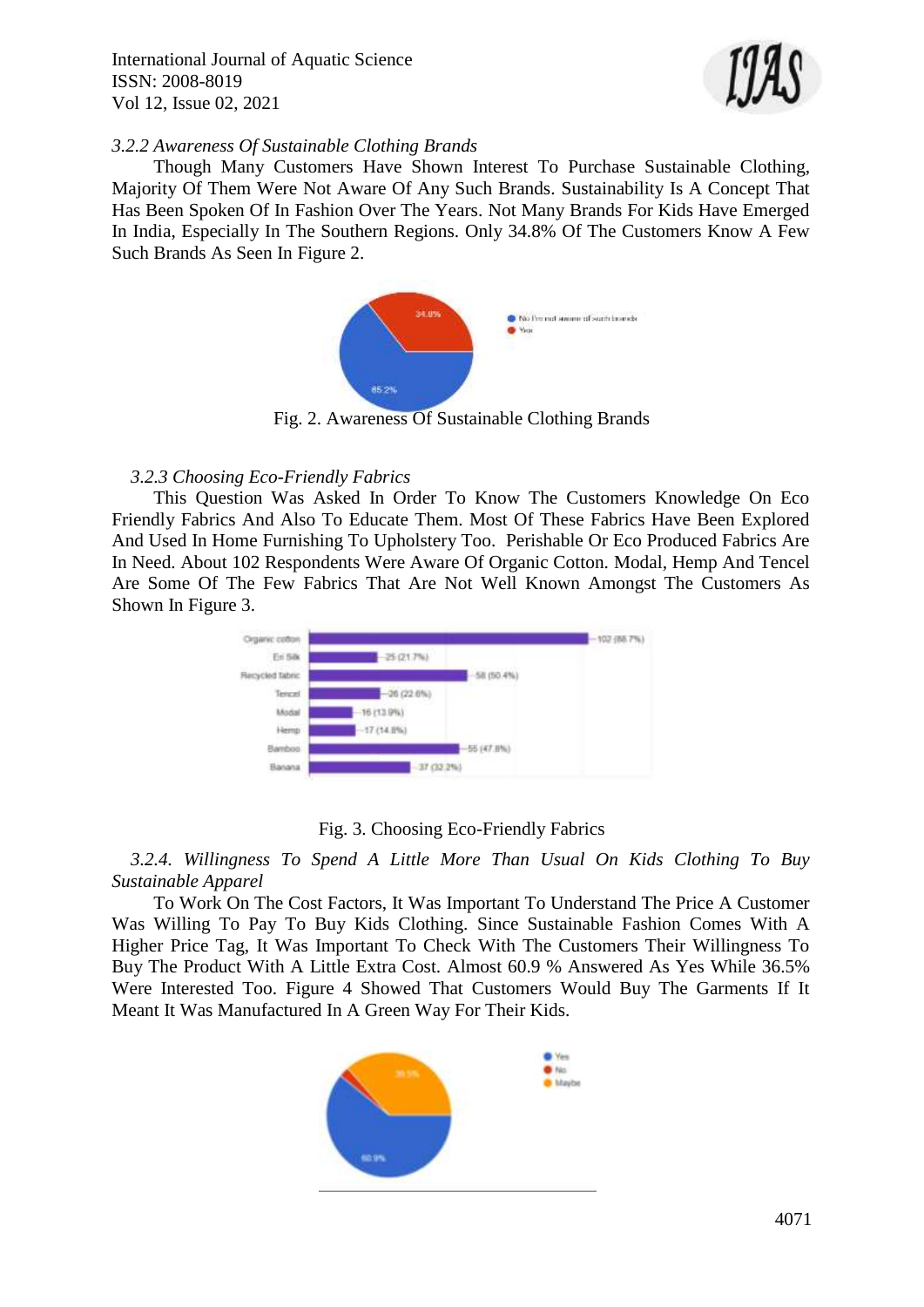

Fig. 4. Willingness To Spend A Little More Than Usual On Kids Clothing To Buy Sustainable Apparel

*3.2.5 Problems Faced With Existing Apparel For Kids*

From Figure 5, The Majority Of Problem Faced In The Existing Apparel Was Comfort And Fit. Designing Garments Keeping These Factors Is The Utmost Concern.



# Fig. 5. Problems Faced With Existing Apparel For Kids

# *3.2.6 Amount Spent On Kids Clothes In 6 Months*

About 48.7% Spend Around Rs.5000 To Rs.10000 In 6 Months. Spending Above Rs.10000 And Below Rs.2500 Was The Least Numbered (I.E) 11.5% As Seen In Figure 6



Fig. 6. Amount Spent On Kids Clothes In 6 Months

# *3.2.7 Most Preferred Mode Of Purchase*

Though Online Shopping Is At Its Peak In Almost All The Field, Parents Prefer To Buy Clothes From The Retail Stores Rather Than Doing Online As Seen In Figure 7.



Fig. 7. Most Preferred Mode Of Purchase

*3.2.8 Three Factors That Influence The Most While Purchasing Kids Wear*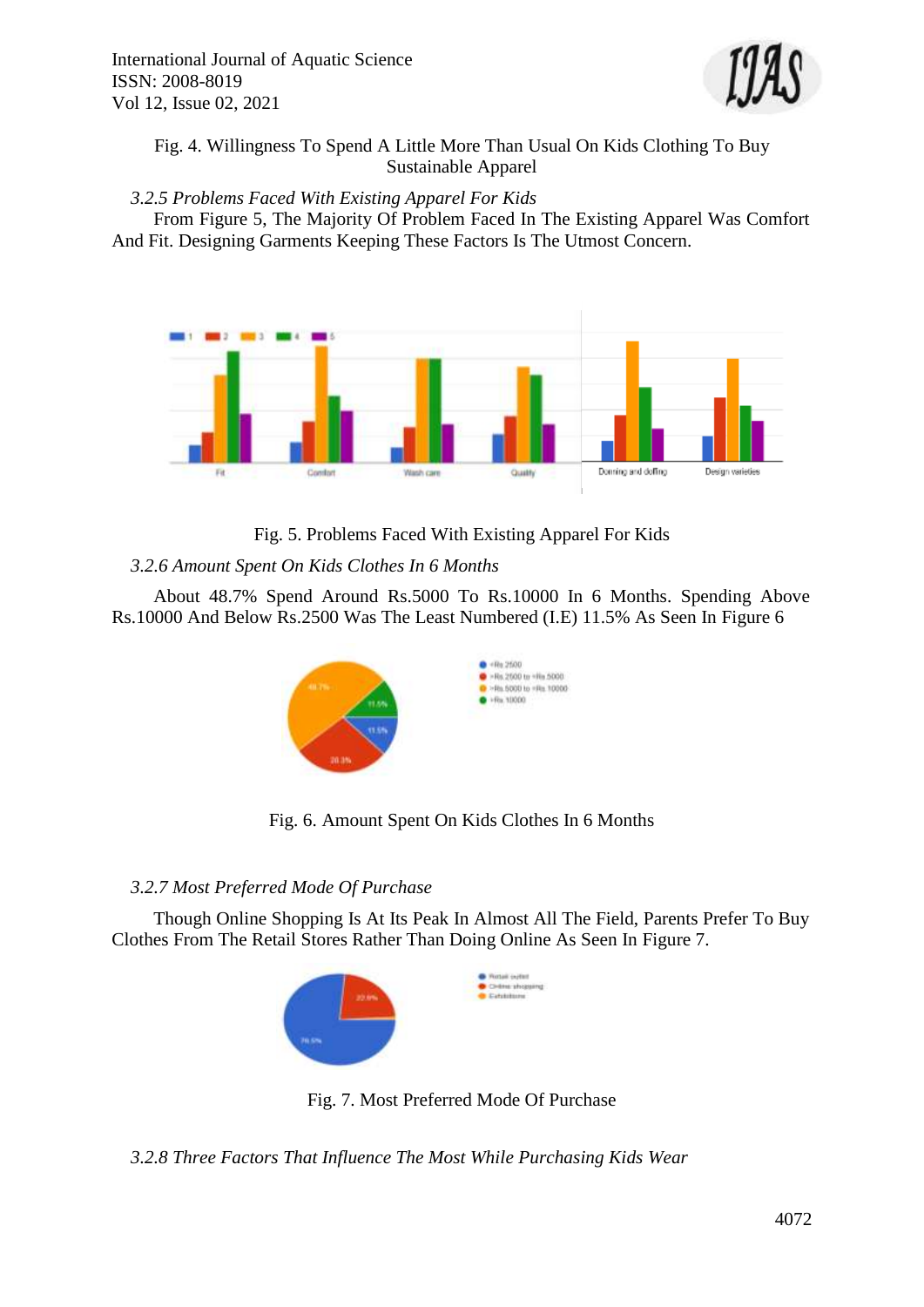

Figure 8 Explains The Three Important Factors Considered While Making A Toddler Clothing Shopping As Comfort Which Is 75.7%, Quality Which Is 61.7% And Softness Which Is 60%. It Is A Need Of The Customer And What They Look For In Their Kids Clothing. It Is Necessary To Incorporate These Aspects While Designing And Choosing The Fabrics.



Fig. 8. Three Factors That Influence The Most While Purchasing Kids Wear *3.2.9 Style Of Dressing Kids*

The Intention Of Asking This Question Was Just To Understand The Dressing Preferences Of The Customer, Parents The Person Who Is Going To Make A Purchase For His/Her Kid. Contemporary Style, Eclectic And Transitional Was The Major Choices Made. The Figure 9 Showed That The Parents Wanted A Unique Yet Mixture Of Elements In The Clothing.



Fig. 9. Style Of Dressing Kids

*3.2.10 Preference Of Patterns, Solids Or A Combination Of Both In Your Kids Dress*

As Seen In Figure 10 About 71.6% Opted For A Combination Of Patterns And Solids, 14.7% Only For Patterns And 13.8% Only For Solids.



Fig. 10. Preference Of Patterns, Solids Or A Combination Of Both In Your Kids Dress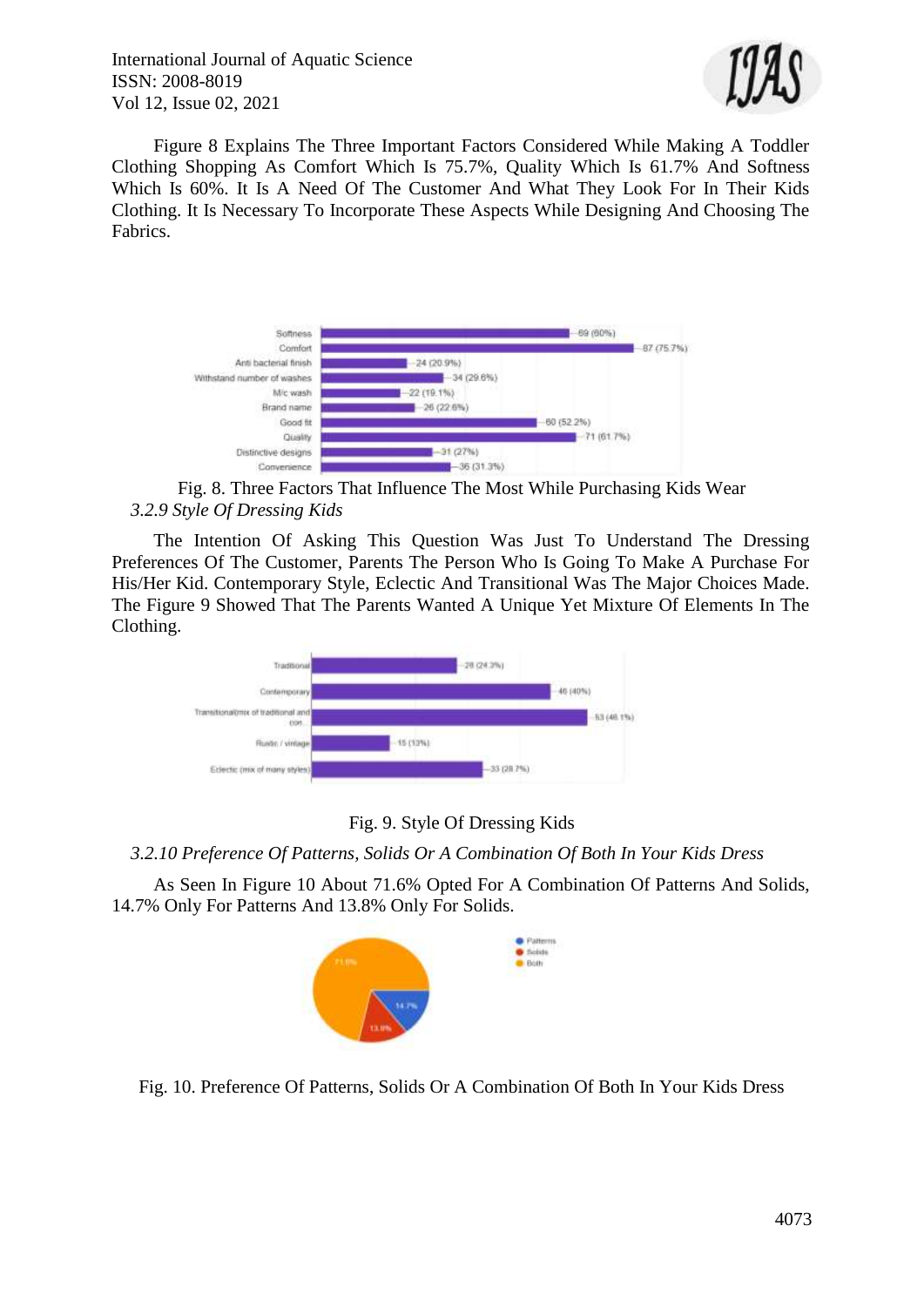

#### *3.2.11 Choosing Eco-Friendly Prints*

Figure 11 Showed That Prints Choice Was Cartoonist – 33% And Floral – 32.2%. Respondents Liked Geometric And Contemporary As Well. Since They Preferred A Mix Of Elements, It Was Required To Create Classy Yet A Minimalistic Design Pattern For Their Clothing.



Fig. 11. Choosing Eco-Friendly Prints

# *3.2.12 Criteria For Purchasing Kids Clothing*

While Making A Purchase For Kids Clothing, Comfort And Quality Are The Highest Priority That Is Expected. These Are The Two Factors As Seen In Figure 12 Which Was A Concern In The Existing Clothing Of Kids. It Is Very Important To Work On These Two Criteria's To Satisfy The Needs Of The Customer.



# Fig. 12. Criteria For Purchasing Kids Clothing

#### *3.3 Design Process And Development In CAD*

For Creating A Collection Of Garments For Toddlers Aged Between 1 To 3 Years, It Is Necessary To Develop Different Boards .An Inspiration Has To Be Drawn Beforehand, Since A Collection Must Consist Of Elements In Similarity. Mood Must Be Set For Development Of New Styles. Since, Working On Sustainable Fashion, The Concept Chosen Was Capsule Wardrobe.

#### *3.3.1 Moodboard*

The Moodboard As Seen In Figure 13 Chosen For Toddlers' Collection Is Whimsical Wonderland. Toddlers Are Kids Who Are In A Stage Where They Grow And Learn New Things In Life. They Are Playful And Cheerful. These Age Groups Of Children Are Eager To Learn. Kids Fantasize Things. They Tend To Connect Everyday Aspects With New And Creative Thoughts. Hence The Mood That I Wanted To Create For My Design Collection Is Whimsical And Fun.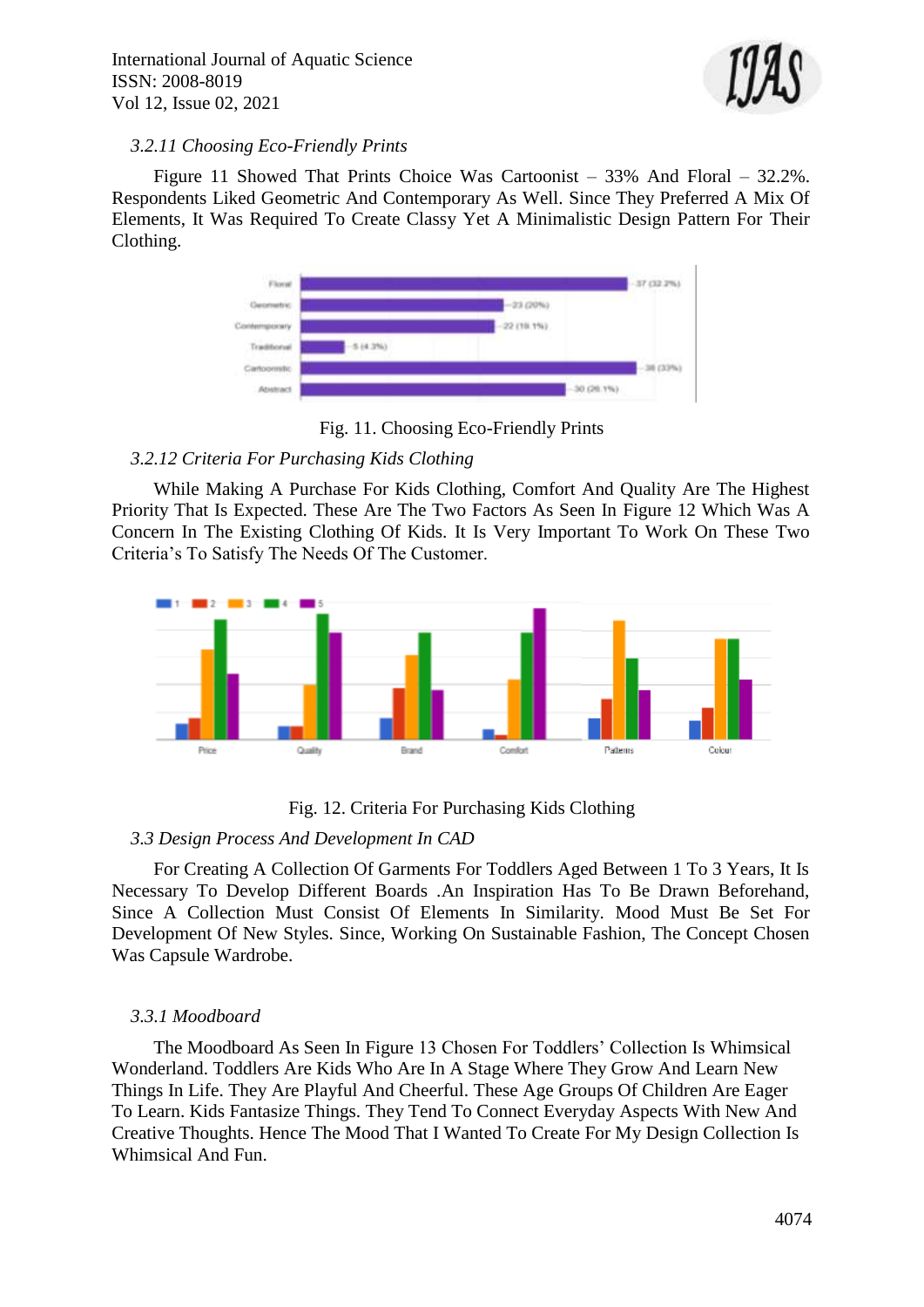



Fig. 13. Mood Board – Whimsical Wonderland

## *3.3.2 Client Board*

During This Stage, Toddlers Will Show Greater Independence; Begin To Show Defiant Behavior; Recognize Themselves In Pictures Or A Mirror; And Imitate The Behavior Of Others, Especially Adults And Older Children. Toddlers Also Should Be Able To Recognize The Names Of Familiar People And Objects, Form Simple Phrases And Sentences, And Follow Simple Instructions And Directions. The Client Board Is Shown N Figure 14.

Target Audience – Toddlers (Girls) Age Group - 1 To 3 Years Occasion - Casual Wear Location - Coimbatore Season – No Particular Season Is Followed. But Trend Forecasting Is Done For A Year, S/S 21 And A/W 20-21



Fig. 14. Client Board

#### *3.3.3 Fabrics Used*

The Eco-Friendly Fabrics Are Sourced From Handloom-Based Sector. They Are Tencel, Organic Cotton, Recycled Cotton, Modal Fabric In Different Compositions As Seen In Materials. All Of Them Have Been Ethically Produced With Minimum Carbon Footprint From Weaving To Dyeing And Printing. Everything Is Locally Sourced And Provides Employment To The Handloom Skilled Artisans Which Has Shown A Decline Over The Past Few Years. The Knit Fabrics Used In This Collection Are Deadstock Fabrics. Designing Garments For Kids Using Knits Would Fulfil The Criteria's Set By The Consumers As It Provides Comfort. The Fabrics Are In Good Condition But Of No Use To The Export Houses Since The Order Is Completed. Mostly When An Order Is Undertaken, More Than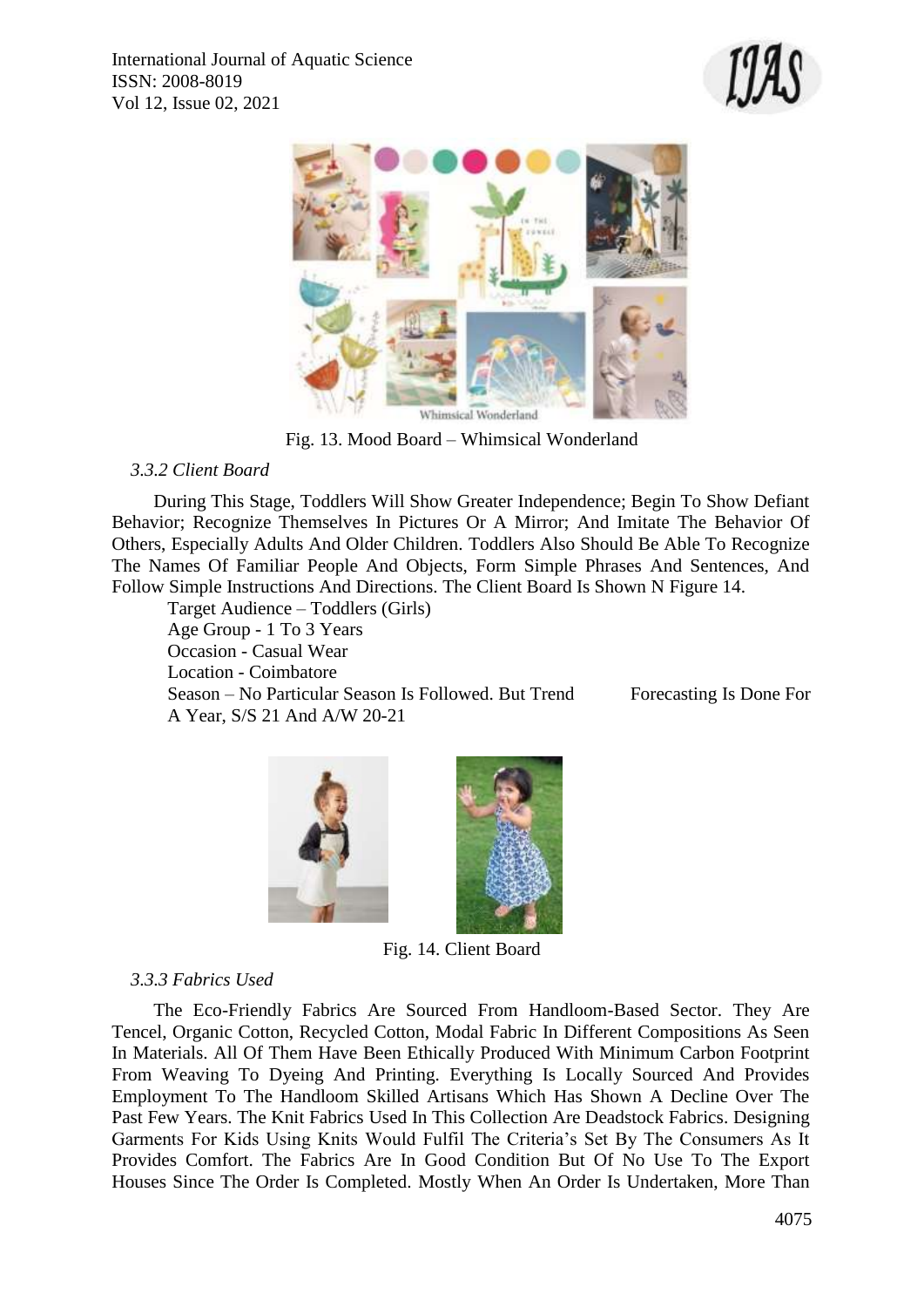

The Required Quantity Fabric Is Produced. Some Fabrics Land Up In The Stock Room Because Of Mismatch Pantone Shade Or Small Print Defect. These Fabrics Lie In The Warehouse For Almost A Year Or Two And Then It Is Sold In The Market As Second-Hand Fabrics. These Perfectly Good Condition Fabric Is Sourced For The Design Collection For Toddlers – Girls.

#### *3.4 Working On Design Collection 3.4.1 Petals Dress*

As Shown In Figure 15 This Style Is A-Line Silhouette. Peter Pan Collar With Contrast Binding. This Garment Uses Knit Fabrics – Solid Colour And Graphic Animal Print. The Size Of The Garment Can Be Adjusted And Worn Because Of The Elastic Sash That Runs In The Waist At The Front And Back. It Can Be Tied At The Sides. The Fabrics Used To Make This Style Is Dead Stock Fabric Of An Export House



Fig. 15. (A) Petals Dress Design; (B) Petals Dress Tech Pack

# *3.4.2 Merry-O-Skirt*

As Shown In Figure 16 This Garment Comes With A Suspender And Made Of Dead Stock Knit Fabrics. The Buttons Can Be Used To Adjust The Size. Once The Kid Grows, The Suspender Can Be Removed And The Skirt Can Be Paired With Any Top And Worn.



Fig. 16. (A) Merry-O-Skirt Design; (B) Merry-O-Skirt Tech Pack

#### *3.4.3 Pleats And Paw*

As Shown In Figure 17 This Is A Classic Denim Knife Pleated Skirt Paired With Sleeveless Retro Tank Top. The Shoulder Strap Is Knotted. The Side Panel Of The Top Is In Bias.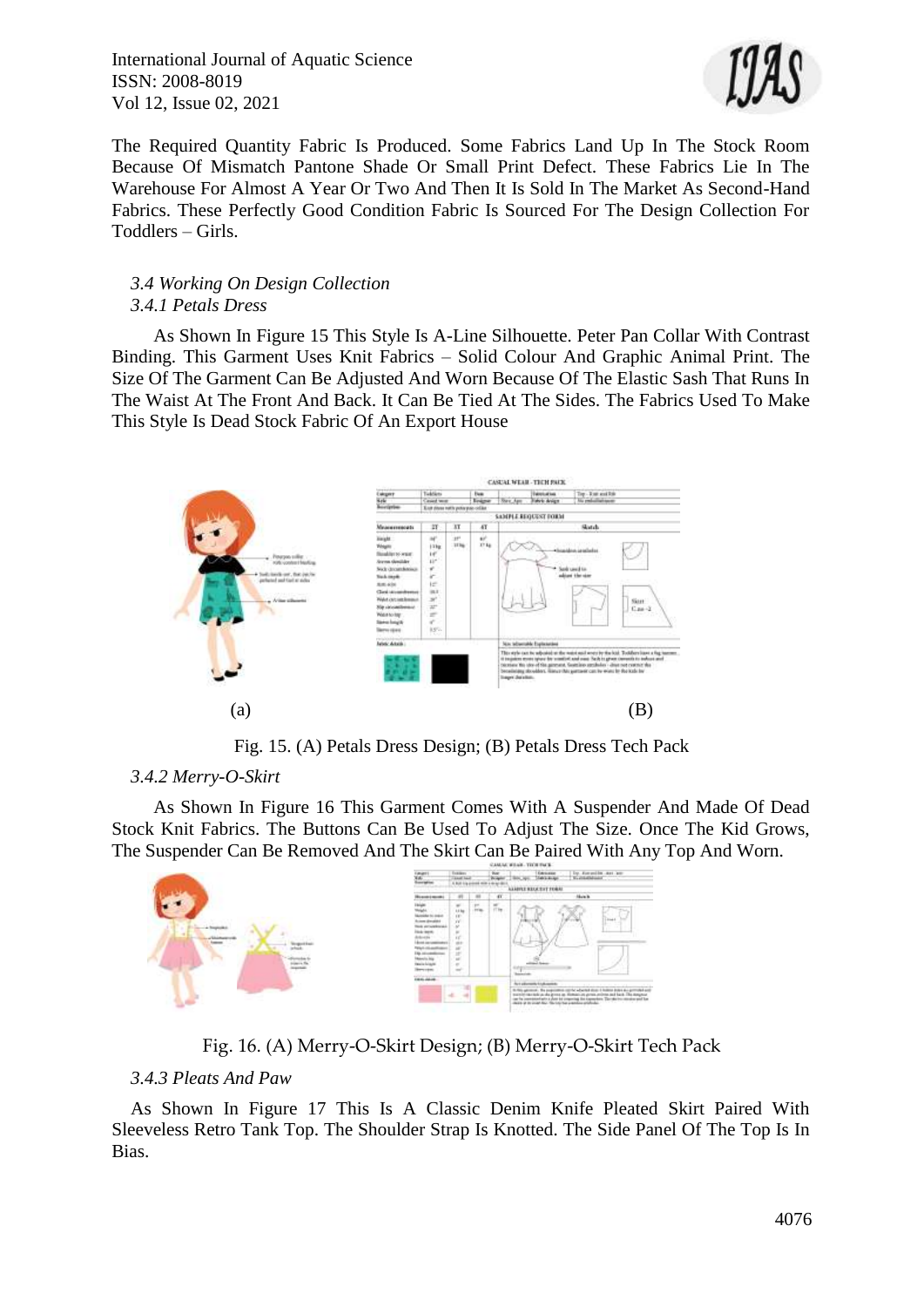



Fig. 17. (A) Pleats And Paw Design; (B) Pleats And Paw Tech Pack

## *3.4.4 The V Dungaree*

As Shown In Figure 18 This Is A Dungaree Which Is Made Out Of Organic Cotton. The Top Is Knit Which Can Be Interchanged And Worn. There Is A Tie Closure At The Back. The Hem Is Foldable



Fig. 18. (A) The V Dungaree Design; (B) The V Dungaree Tech Pack

# *3.4.5 Frills More Dress*

As Shown In Figure 19 This Ruffled Tunic Is With A Patch Pocket. It Is Made Of Tencel And Organic Cotton. It Is Halter Neck Style Which Can Be Tied Around The Neck. There Is An Elastic Band At The Chest Region At Back For Fit.

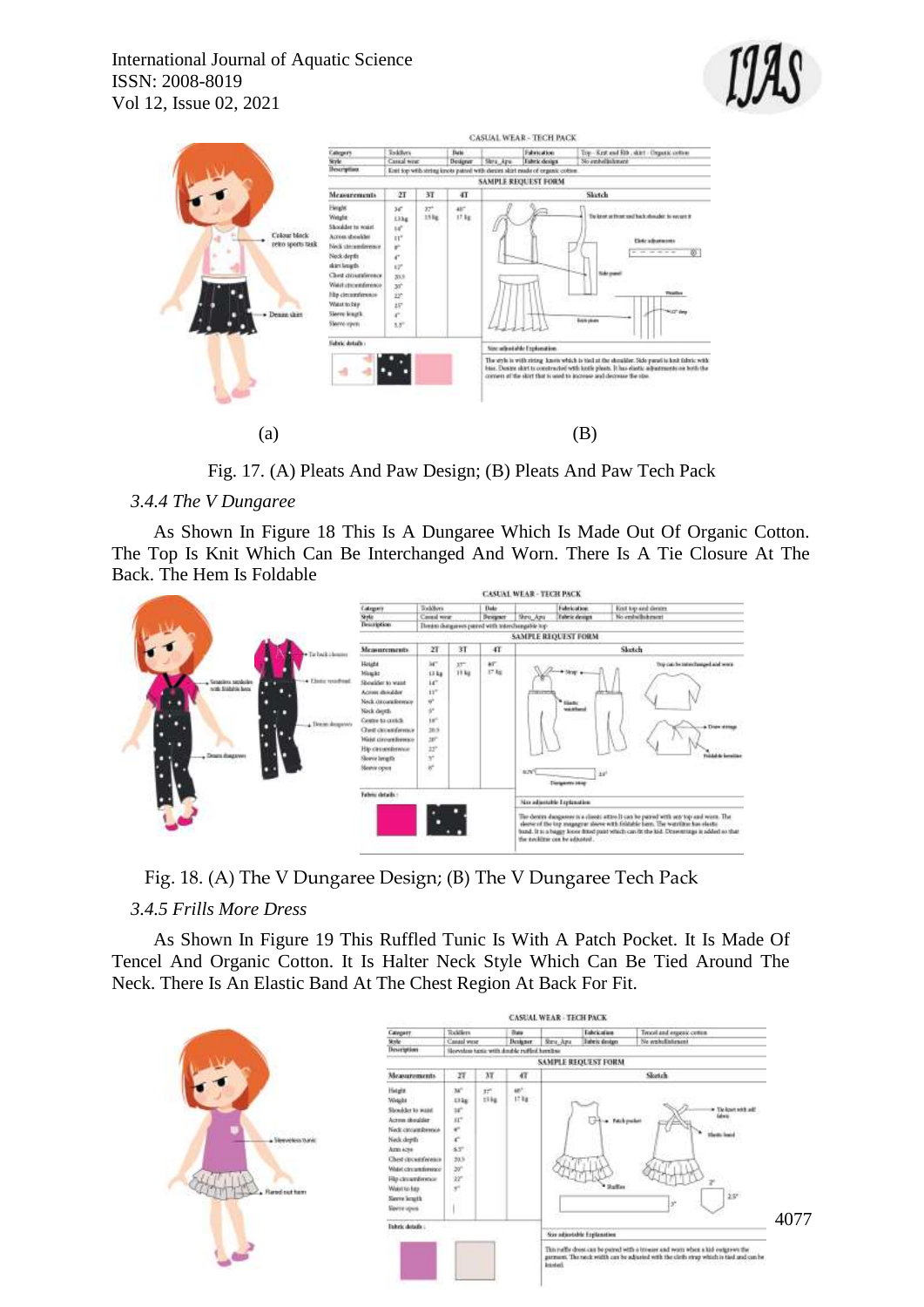

 $(a)$  (B)

## Fig. 19. (A) Frills More Dress; (B) Frills More Tech Pack

#### *3.4.6 The Orange Puff*

As Shown In Figure 20 A V Neck With Buttoned Down Style. It Is A Puff Sleeve Dress Which Has Partial Yoke. These Gathers Provide More Space For The Growing Child. The Hem Of The Sleeve Can Be Adjusted And Secured. The Fabric Is Modal With Motifs Which Is Woven.



Fig. 20. (A) The Orange Puff Design; (B) The Orange Puff Tech Pack

#### *3.4.7 Dots And Dashes Set*

As Shown In Figure 20 A Harem Style Shorts Paired With Ruffled Recycled Fabric. The Sleeve Is Made Of Bias Knit Fabric. The Top Is A-Line Silhouette. Ruffles Are Used Here As A Decorative Aspect Over The Top.



Fig. 20. (A) Dots And Dashes Design; (B) Dots And Dashes Tech Pack *3.4.8 FB Jumpsuit*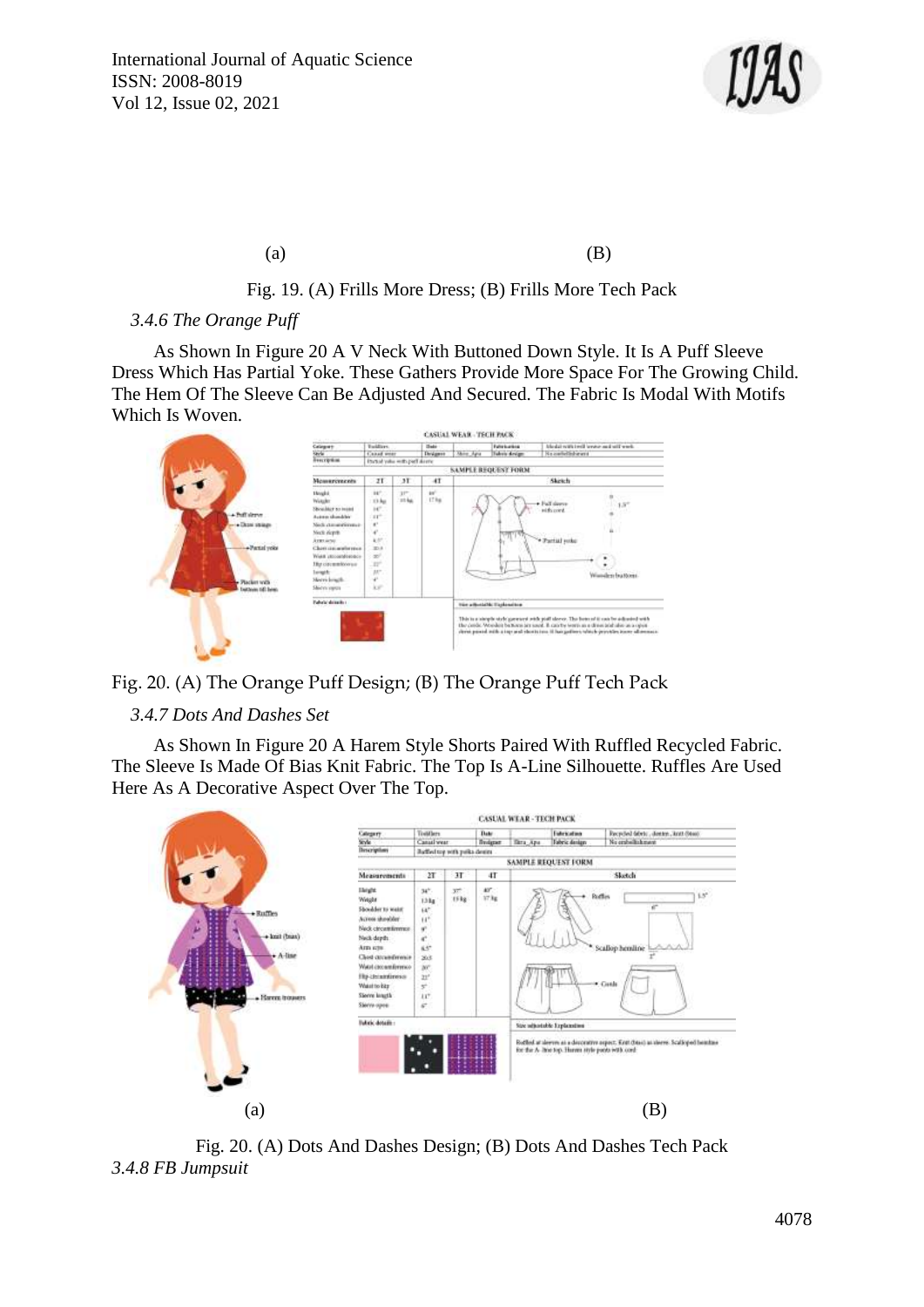

As Shown In Figure 21 In This Jumpsuit, The Front Fabric And The Back Fabric Is Different. The Hem Of The Jumpsuit Can Be Rolled Up And Secured With The Flap Buttons. It Has Large Pocket And A Bow Can Be Tied At The Front. The Neckline For The Back Is Deep.



Fig. 20. (A) FB Jumpsuit Design; (B) FB Jumpsuit Tech Pack

## *3.4.9 Capsule Wardrobe*

One Of The Early Adopters Of This Method, Describes The Concept This Way: A Capsule Wardrobe Is A Practice Of Editing Your Wardrobe Down To Your Favourite Clothes (Clothes That Fit Your Lifestyle + Body Right Now), Remixing Them Regularly, And Shopping Less Often And More Intentionally.

The 8 Designs That Have Been Developed Can Be Mix And Matched. The Skirt Can Be Paired With A Loose Fitted Top While The Crop Top Can Be Worn With Dungaree. By Doing So, A New Outfit For The Kid Is Created. The Eight-Clothing Set For Girls' Toddlers Can Make Almost 15 Sets Of Clothing. The Range Plan For The Collection Is As Seen In Figure (4.31)



Fig. 23. Capsule Wardrobe